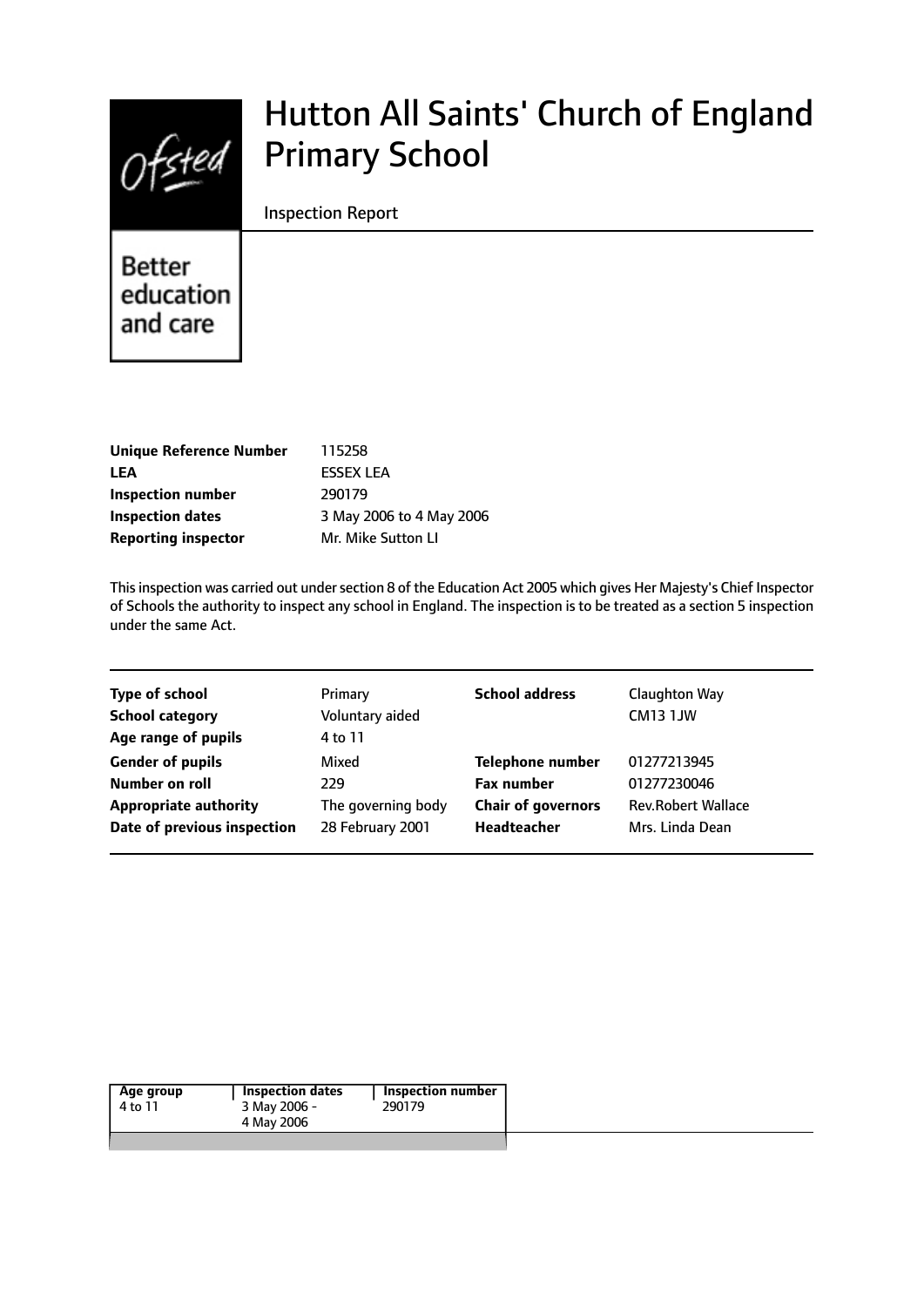#### Website: www.ofsted.gov.uk

This document may be reproduced in whole or in part for non-commercial educational purposes, provided that the information quoted is reproduced without adaptation and the source and date of publication are stated.

Further copies of this report are obtainable from the school. Under the Education Act 2005, the school must provide a copy of this report free of charge to certain categories of people. A charge not exceeding the full cost of reproduction may be made for any other copies supplied.

<sup>©</sup> Crown copyright 2006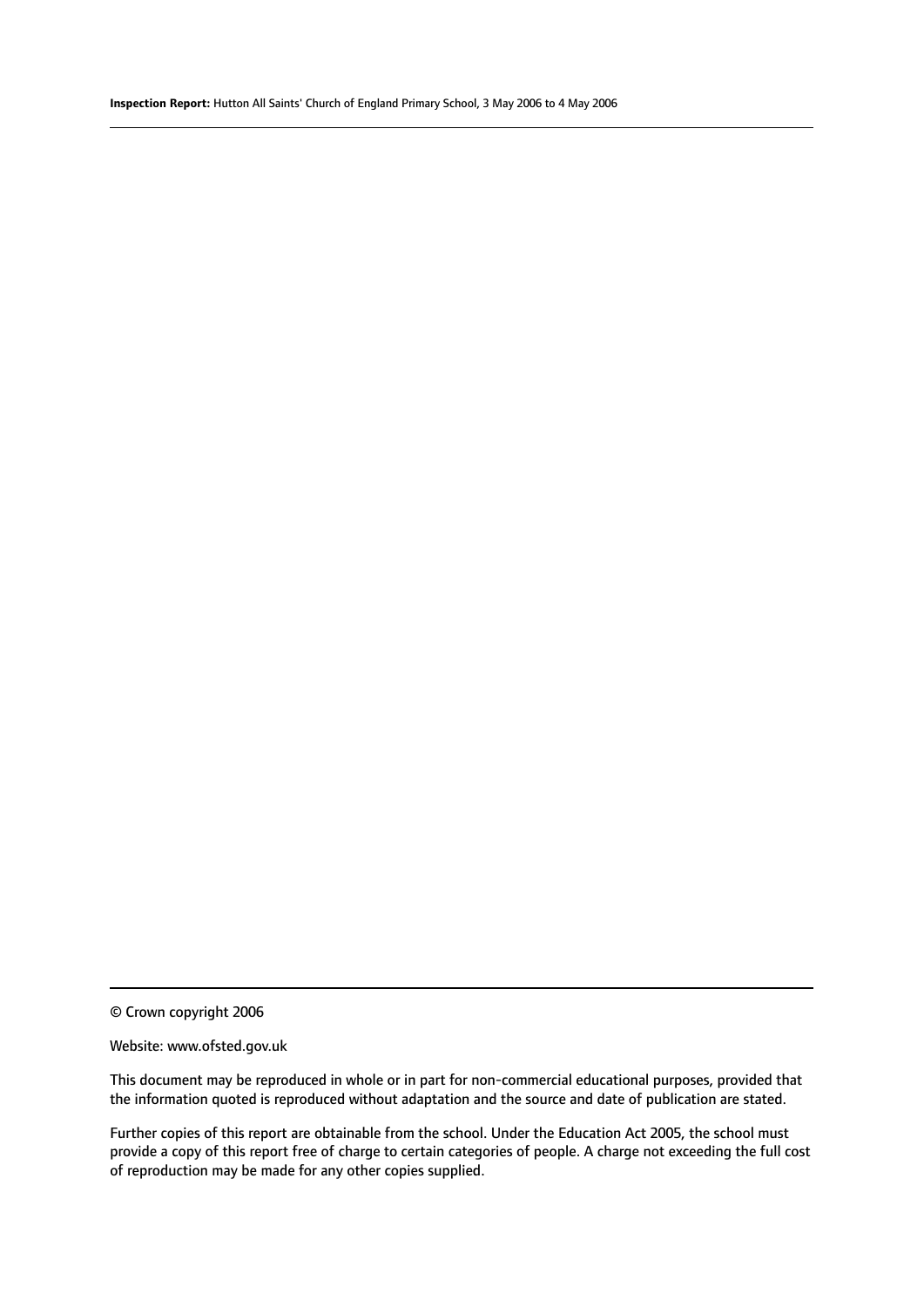# **Introduction**

The inspection was carried out by one of Her Majesty's Inspectors. During the inspection, school documents were examined and discussions held with the headteacher, other senior school leaders and members of the Governing Body. Members of the school council also spoke with the inspector as did children representing different groups within the school. All classrooms were visited during the working day and children's books and teachers' planning documents were examined. Morning break and lunchtime were observed and 120 returned parent questionnaires were analysed.

## **Description of the school**

The school serves an area to the east of Brentwood. It is of average size but the ratio of boys to girls is greater than in most primary schools. There is a broad range of social circumstances amongst the families whose children attend. Taken over several years, the levels of skills and knowledge which children have when they start in the Reception class is typical for their ages but each new cohort varies considerable either side of this average. The current intake has good personal, social and language skills. The percentage of children entitled to free school meals is about average. The school has fewer children with learning difficulties and disabilities than is typically seen in primary schools. The proportion of children from minority ethnic groups is about average. Those who do not speak English as their first language make up the same share of the school as is seen nationally, but their number has doubled in the last two years and continues to rise.

## **Key for inspection grades**

| Grade 1 | Outstanding  |
|---------|--------------|
| Grade 2 | Good         |
| Grade 3 | Satisfactory |
| Grade 4 | Inadequate   |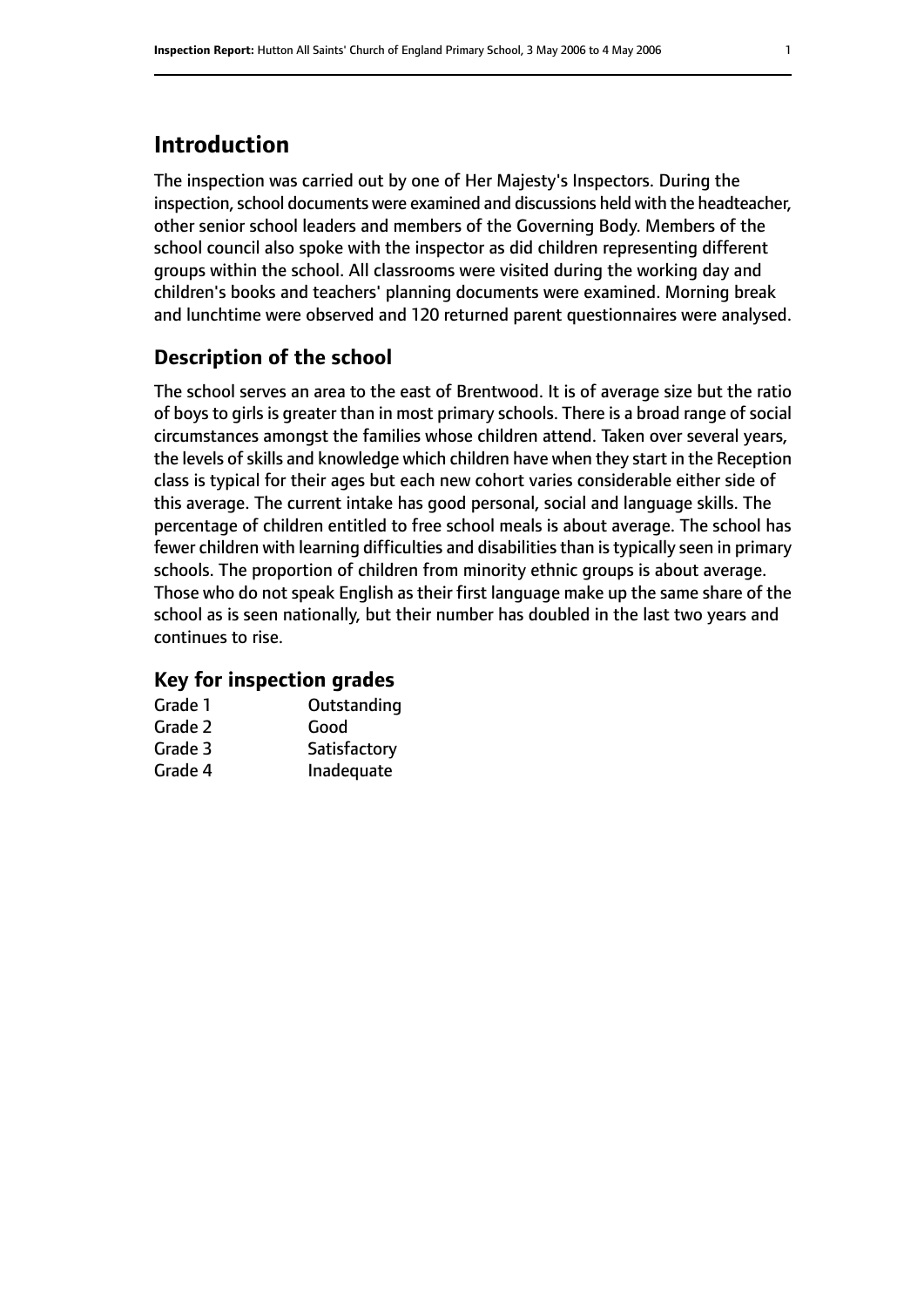# **Overall effectiveness of the school**

#### **Grade: 2**

Hutton All Saints' is a good school with several outstanding features. It is popular with children, their parents and the staff who work there. It is a school that strives to do better. It has a clear and accurate understanding of what it does well and where and how it could get better still. This is because it looks critically at itself through regular checks and reviews. It is making good progress in all the areas that are crucial to its high aspirations. The factors that make this a good school are the teamwork, the outstanding leadership and management and a consistent focus on helping children to become articulate, confident and compassionate youngsters who achieve well all within a strong Christian ethos. There is clearly a great deal going very well at Hutton All Saints'. A staff with a small but healthy turnover, few recruitment problems, good academic and personal development standards and a waiting list of places for children, all point to a school that is successfully meeting the needs of those who come through its doors. A walk round all the classrooms when the school is at work shows that children are engaged in their learning and that the work is well planned, interesting and pitched at the right level for them. Talking with children, skimming through their written work and listening to them read reveals that they can read very well, write creatively and understand what they have been doing. The quality of some of the boys' writing has been a strong focus in recent years, and good progress has been made in this area with boys' standards in writing close to matching that of the girls. The children are friendly, open and welcoming. They behave extremely well and have developed a very mature and sensible approach to working and playing together. They also have a very strong caring and supportive outlook which goes beyond the immediate school community. The reasons for this aspect of the school's work being outstanding are three fold: strong links with the local church; a caring and child-centred staff who act as good role models; and specific sessions where children learn how to relate to one another and solve difficulties or disagreements. Standards by the time children leave the school are good and overall they make good progress. They leave well equipped with the academic and social skills needed for the next stages in their education. They have a strong desire to learn and much of this is fostered by the practical work they do, for example in science. The headteacher has a strong oversight of the school. She is supported well by senior managers and together they have created effective teams covering different age classes. There is a strong emphasis on knowing how well each child is doing and checking progress regularly. Visits made by the reception staff to the families of each new intake are the start of a school-wide system which builds an accurate picture of each child. This is used well by key staff to follow the progress that children make and provide challenge and support where individuals could be doing better. Classroom assistants and a well co-ordinated programme of help for those with learning difficulties ensure that the school meets the needs of the overwhelming majority of its children. Parents are highly supportive of the school. One hundred and twenty questionnaires were returned representing over 800 answers to questions. Of these, less than 2% were critical and were not specific to any one issue. The remaining 98% were very positive about the school. The school listens to parents who have concerns or queries and consults widely in addressing particular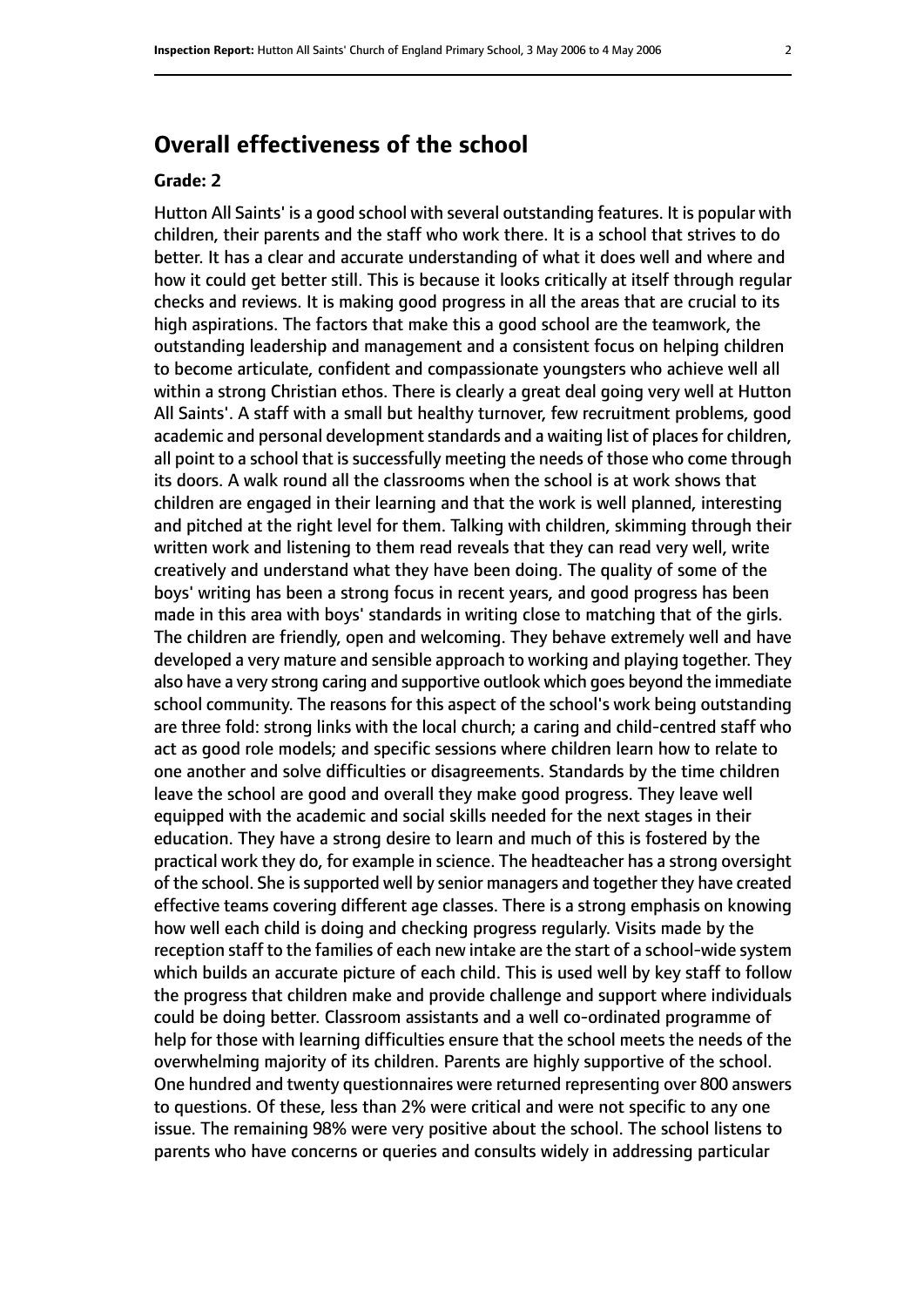issues. The governors play a very positive role in helping the school to improve and develop. Many are actively involved in the day to day work of the school. The governing body's structure of committees enables it to take a well informed view of all aspects of the school's work. Where problems have been identified they have been tackled successfully. The school is judged as good, and not outstanding for three reasons. First, children leave the school about a term ahead of what is expected for children of that age, having made good progress. This is the case for about 20% of schools in England. To sit amongst the 10% of schools that make outstanding progress the school needs to take children that bit further and help them move two to three terms ahead of their peers elsewhere by the time they leave school. The signs are strong that the school is close to doing this and undoubtedly has the capacity to do so as shown by the rapidly rising standards in the younger age classes. If it achieves the targets it has set for itself this year, the current Year 6 achievements will be very close to the standard of outstanding. Second, the school is experiencing a steady rise in the number of pupils joining who do not speak English as their first language. For those who join in the reception class the activities already established there are exactly the right ones to help them learn at the same rate as other children. But for the small but growing number of children who join at other points of the school, there is not yet sufficient understanding amongst all staff of how to assess the language development of these children in order to help them make the very best progress. Third, the school deals quickly and effectively with the very few reported incidents of unacceptable behaviour. Through specific lessons, the school has been very successful in giving children the skills and confidence to address any issues between each other and not always rely on adults to solve their problems. As a result they get on well with each other and are learning fast how to deal with the sorts of situations they may face as they grow up. But the school does not know fully how well it is doing in this respect. This is because the children do not always tell their teachers when they have resolved their own problems. In some ways the school is missing a chance to celebrate its success as well as check on how well children are getting on with each other.

# **Achievement and standards**

#### **Grade: 2**

An increasingly strong base of knowledge and understanding is being forged within the first three years at school. As a result, standards are particularly good by the end of Year 2 and children's reading and writing has moved well ahead of the national average. Reading is outstanding and the school has made the very best of an unsuitable and cramped library area. In mathematics the school has raised standards from the doldrums they were in at the time of the last inspection and these are now good by the end of Year 2. Standards by the end of Year 6 are above average in English and science and average in mathematics. They have been very securely at or about this level in recent years.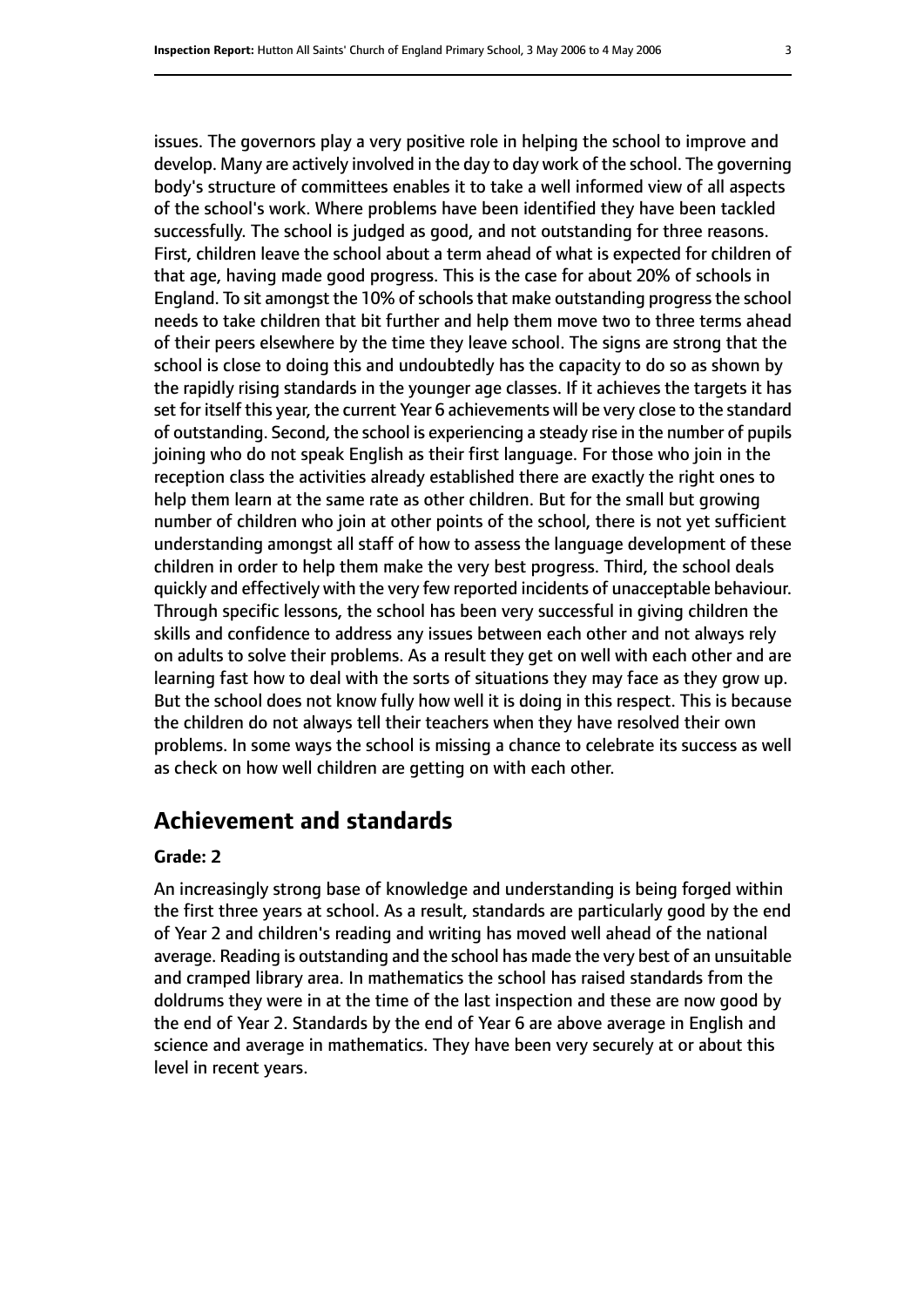#### **Personal development and well-being**

#### **Grade: 1**

Behaviour is very good indeed. As one teacher remarked, 'playground duty is a pleasure'. To the inspector it was evident that this is right. The children are well supervised and know and understand the limits of acceptable conduct. Plenty of equipment and games equipment keep them active. Those who are without a playmate have others whose job it is to help engage with them and make them feel part of the school community. The children the inspector spoke with reported that bullying or racism is rare. As one girl said 'there is hardly any racism in this school'. When asked what she would do if she encountered any at school, she replied that on the one occasion it had happened, she had been able to deal with it herself and had not felt it necessary to tell the school. A wide range of fund raising and community activities along with the work of the school council helps children develop a strong sense of social responsibility and financial understanding. The church forms a secure and vital link between the school, children's families and the local community. Attendance is very good although term time holidays is an issue over which the school works with parents in order to minimise the impact on children's progress.

# **Quality of provision**

## **Teaching and learning**

#### **Grade: 2**

The outcomes for children strongly support the school's view that teaching is good. Lessons are well planned and offer the right challenge at class, group and individual levels. Practical work in mathematics and science is a key plank in the school's success in these subjects. Teaching has not always been of the quality the school expects but appropriate and prompt action has ensured that issues are resolved as quickly as possible.

#### **Curriculum and other activities**

#### **Grade: 2**

There is a wide range of interesting work for the children. This is evident from the work in their books and from their comments. They state a range of subjects as their 'favourites' and can given convincing reasons. There is a good range of out of school activities and a well structured programme of residential visits. French lessons are being used very well to prepare children for their forthcoming visit abroad.

#### **Care, guidance and support**

#### **Grade: 1**

The school has very strong and secure systems to ensure all aspects of children's welfare are addressed. First day calls to check on absences, rigorous background checks on staff and volunteers and careful attention to health and safety by the governors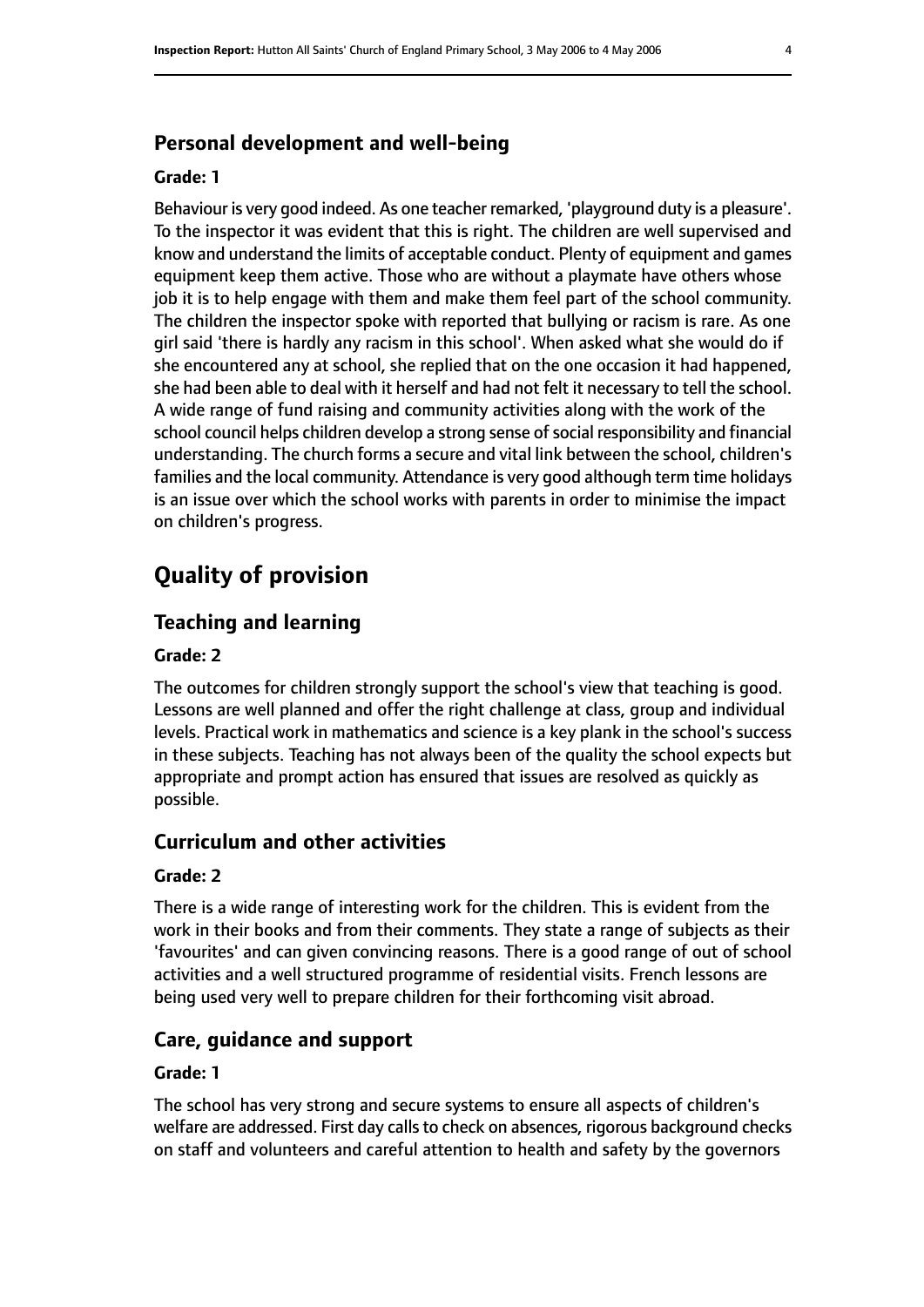are key features. The very small number of concerns expressed to the inspector was checked out. The matters raised had been carefully considered by the school and governors. The school records show this and show that appropriate action was taken and recorded. Children have a good idea of how to improve their work because teachers provide clear written targets to help them. General day-to-day marking is good overall and provides children with helpful suggestions and advice. All children spoken with felt they were doing well and those in Year 6 were looking forward to starting their next schools.

# **Leadership and management**

#### **Grade: 1**

The senior leaders of the school have ensured significant improvement on all the issues identified in the previous inspection. Teaching of mathematics to younger children has improved enormously as have standards in the subject. The quality of teaching is regularly checked and work is very largely well matched to children of all abilities. A strong sense of teamwork pervades all that happens and everyone is pulling together; staff, support assistants governors, parents and children. The school has the confidence of children and parents but takes nothing for granted and checks views through surveys. The assessment of children is consistent and the outcomes used well to check progress and plan for new work. The managers who support the headteacher lead their respective teams well but the school has identified that they need to have more skills for strategic review and planning. This is a main thrust of the school's current development planning. Governors give good support and practical help. They have taken up the case for improved buildings through well thought out proposals.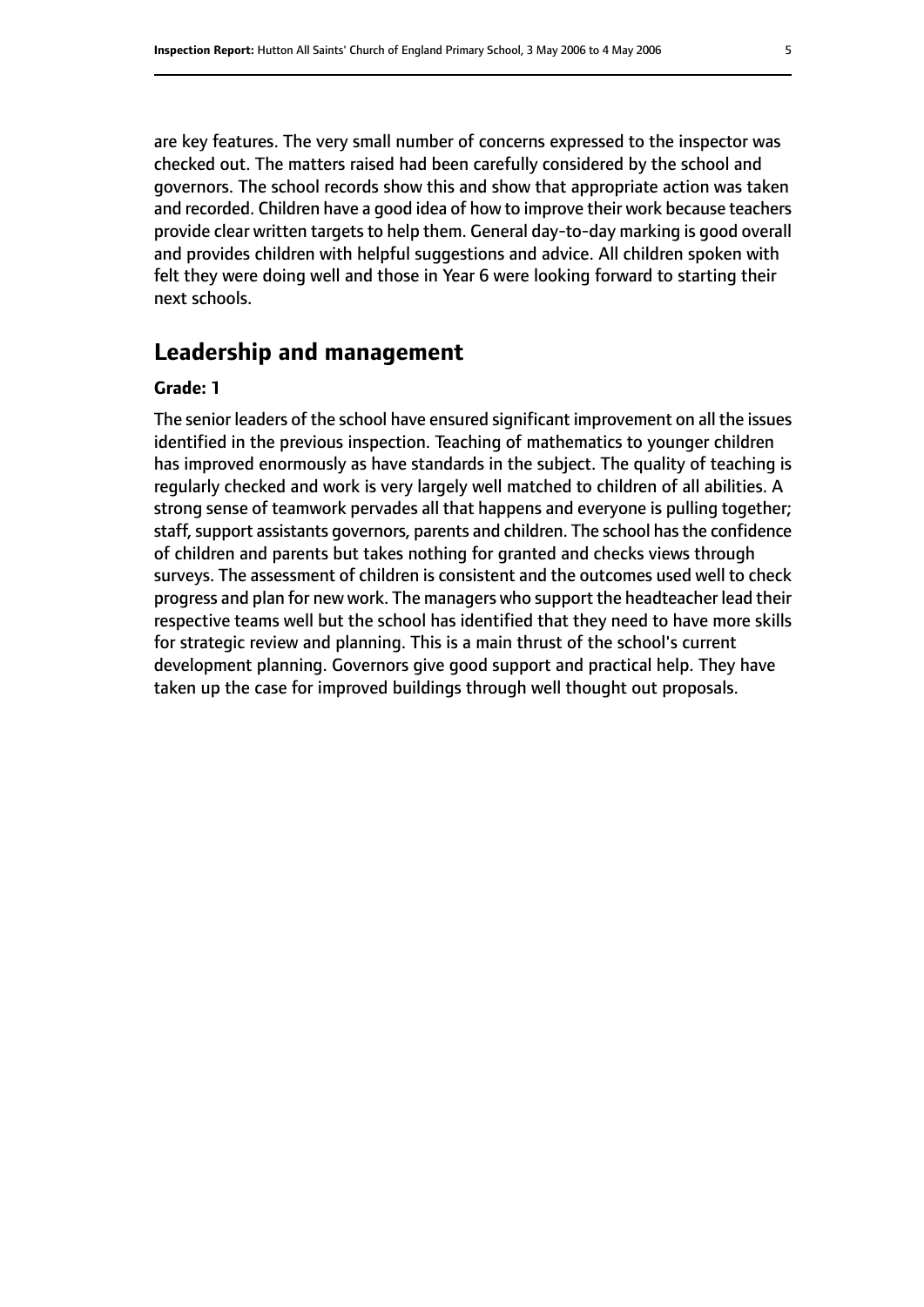**Any complaints about the inspection or the report should be made following the procedures set out inthe guidance 'Complaints about school inspection', whichis available from Ofsted's website: www.ofsted.gov.uk.**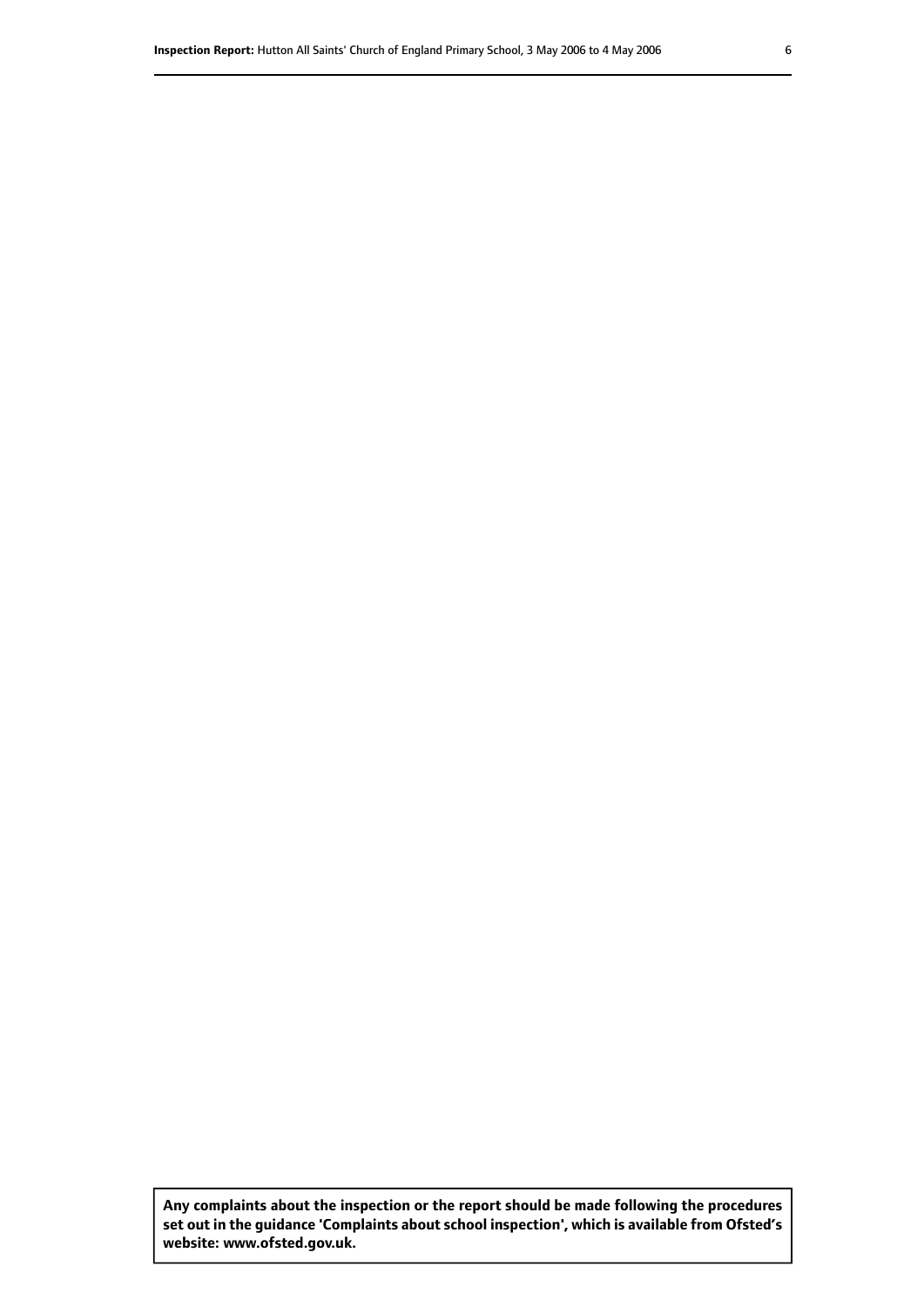# **Inspection judgements**

| Key to judgements: grade 1 is outstanding, grade 2 good, grade 3 | <b>School</b>  | $16-19$ |
|------------------------------------------------------------------|----------------|---------|
| satisfactory, and grade 4 inadequate                             | <b>Overall</b> |         |

#### **Overall effectiveness**

| How effective, efficient and inclusive is the provision of education,<br>integrated care and any extended services in meeting the needs of<br>learners? |     | NА        |
|---------------------------------------------------------------------------------------------------------------------------------------------------------|-----|-----------|
| How well does the school work in partnership with others to promote<br>learners' well-being?                                                            |     | NА        |
| The quality and standards in foundation stage                                                                                                           |     | <b>NA</b> |
| The effectiveness of the school's self-evaluation                                                                                                       |     | NА        |
| The capacity to make any necessary improvements                                                                                                         | Yes | NА        |
| Effective steps have been taken to promote improvement since the last<br>inspection                                                                     | Yes | <b>NA</b> |

#### **Achievement and standards**

| How well do learners achieve?                                                                               | ΝA        |
|-------------------------------------------------------------------------------------------------------------|-----------|
| The standards <sup>1</sup> reached by learners                                                              | NА        |
| How well learners make progress, taking account of any significant variations<br>between groups of learners | <b>NA</b> |
| How well learners with learning difficulties and disabilities make progress                                 | <b>NA</b> |

#### **Personal development and well-being**

| How good is the overall personal development and well-being of the<br>learners?                                  | ΝA        |
|------------------------------------------------------------------------------------------------------------------|-----------|
| The extent of learners' spiritual, moral, social and cultural development                                        | <b>NA</b> |
| The behaviour of learners                                                                                        | <b>NA</b> |
| The attendance of learners                                                                                       | <b>NA</b> |
| How well learners enjoy their education                                                                          | <b>NA</b> |
| The extent to which learners adopt safe practices                                                                | <b>NA</b> |
| The extent to which learners adopt healthy lifestyles                                                            | <b>NA</b> |
| The extent to which learners make a positive contribution to the community                                       | <b>NA</b> |
| How well learners develop workplace and other skills that will contribute to<br>their future economic well-being | <b>NA</b> |

## **The quality of provision**

| How effective are teaching and learning in meeting the full range of<br>the learners' needs?          | ΝA |
|-------------------------------------------------------------------------------------------------------|----|
| How well do the curriculum and other activities meet the range of<br>needs and interests of learners? | ΝA |
| How well are learners cared for, guided and supported?                                                | NА |

 $^1$  Grade 1 - Exceptionally and consistently high; Grade 2 - Generally above average with none significantly below average; Grade 3 - Broadly average; Grade 4 - Exceptionally low.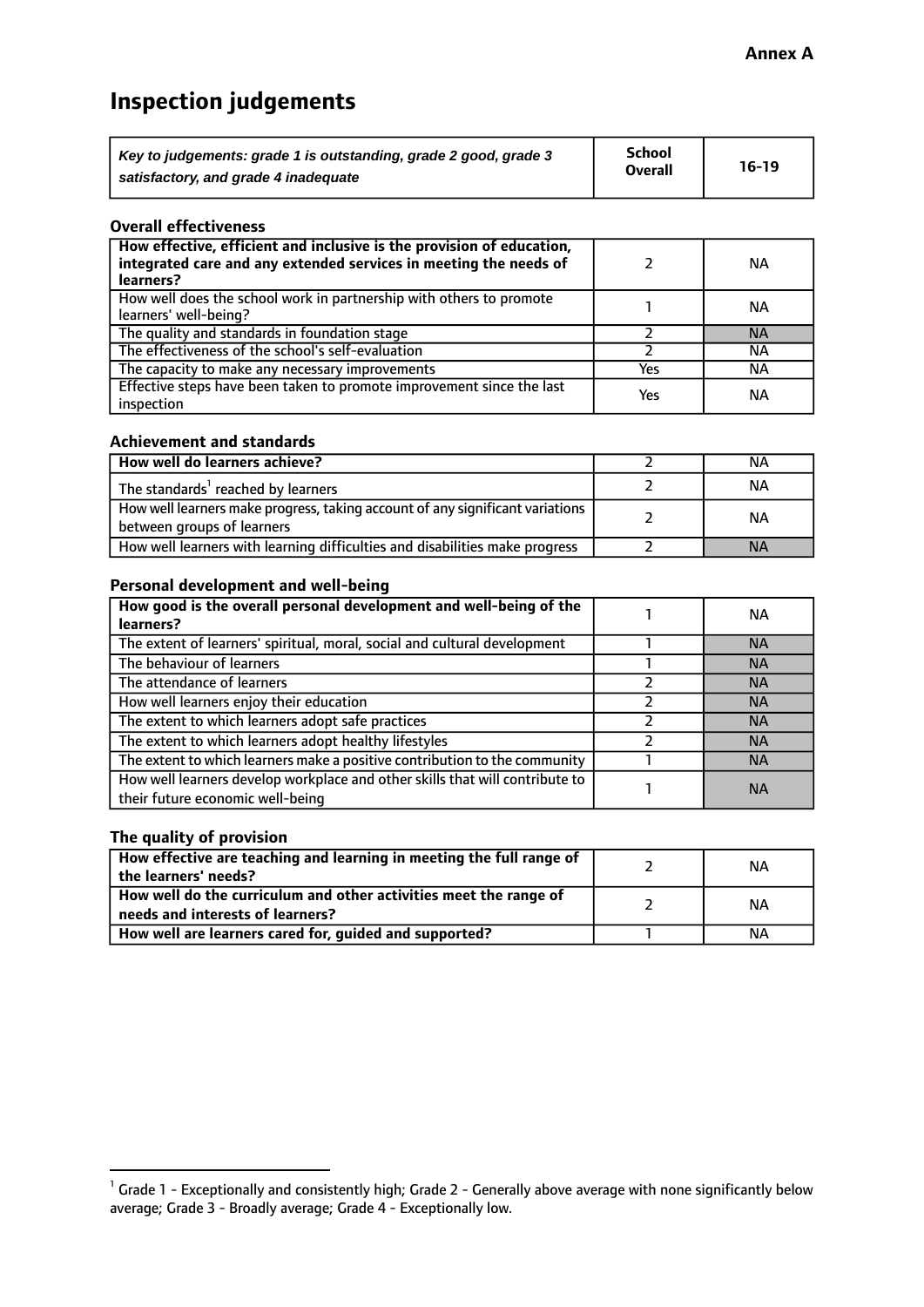# **Leadership and management**

| How effective are leadership and management in raising achievement<br>and supporting all learners?                                              |     | NA.       |
|-------------------------------------------------------------------------------------------------------------------------------------------------|-----|-----------|
| How effectively leaders and managers at all levels set clear direction leading<br>to improvement and promote high quality of care and education |     | <b>NA</b> |
| How effectively performance is monitored, evaluated and improved to meet<br>challenging targets, through quality assurance and self-review      |     | <b>NA</b> |
| How well equality of opportunity is promoted and discrimination tackled so<br>that all learners achieve as well as they can                     |     | <b>NA</b> |
| How effectively and efficiently resources are deployed to achieve value for<br>money                                                            |     | <b>NA</b> |
| The extent to which governors and other supervisory boards discharge their<br>responsibilities                                                  |     | <b>NA</b> |
| The adequacy and suitability of staff to ensure that learners are protected                                                                     | Yes | <b>NA</b> |

| The extent to which schools enable learners to be healthy                                     |            |  |
|-----------------------------------------------------------------------------------------------|------------|--|
| Learners are encouraged and enabled to eat and drink healthily                                | Yes        |  |
| Learners are encouraged and enabled to take regular exercise                                  | Yes        |  |
| Learners are discouraged from smoking and substance abuse                                     | <b>Yes</b> |  |
| Learners are educated about sexual health                                                     | <b>Yes</b> |  |
| The extent to which providers ensure that learners stay safe                                  |            |  |
| Procedures for safequarding learners meet current government requirements                     | Yes        |  |
| Risk assessment procedures and related staff training are in place                            | Yes        |  |
| Action is taken to reduce anti-social behaviour, such as bullying and racism                  | Yes        |  |
| Learners are taught about key risks and how to deal with them                                 |            |  |
| The extent to which learners make a positive contribution                                     |            |  |
| Learners are helped to develop stable, positive relationships                                 | Yes        |  |
| Learners, individually and collectively, participate in making decisions that affect them     | Yes        |  |
| Learners are encouraged to initiate, participate in and manage activities in school and the   |            |  |
| wider community                                                                               | <b>Yes</b> |  |
| The extent to which schools enable learners to achieve economic well-being                    |            |  |
| There is provision to promote learners' basic skills                                          | Yes        |  |
| Learners have opportunities to develop enterprise skills and work in teams                    | <b>Yes</b> |  |
| Careers education and guidance is provided to all learners in key stage 3 and 4 and the sixth | <b>NA</b>  |  |
| form                                                                                          |            |  |
| Education for all learners aged 14-19 provides an understanding of employment and the         | NА         |  |
| economy                                                                                       |            |  |